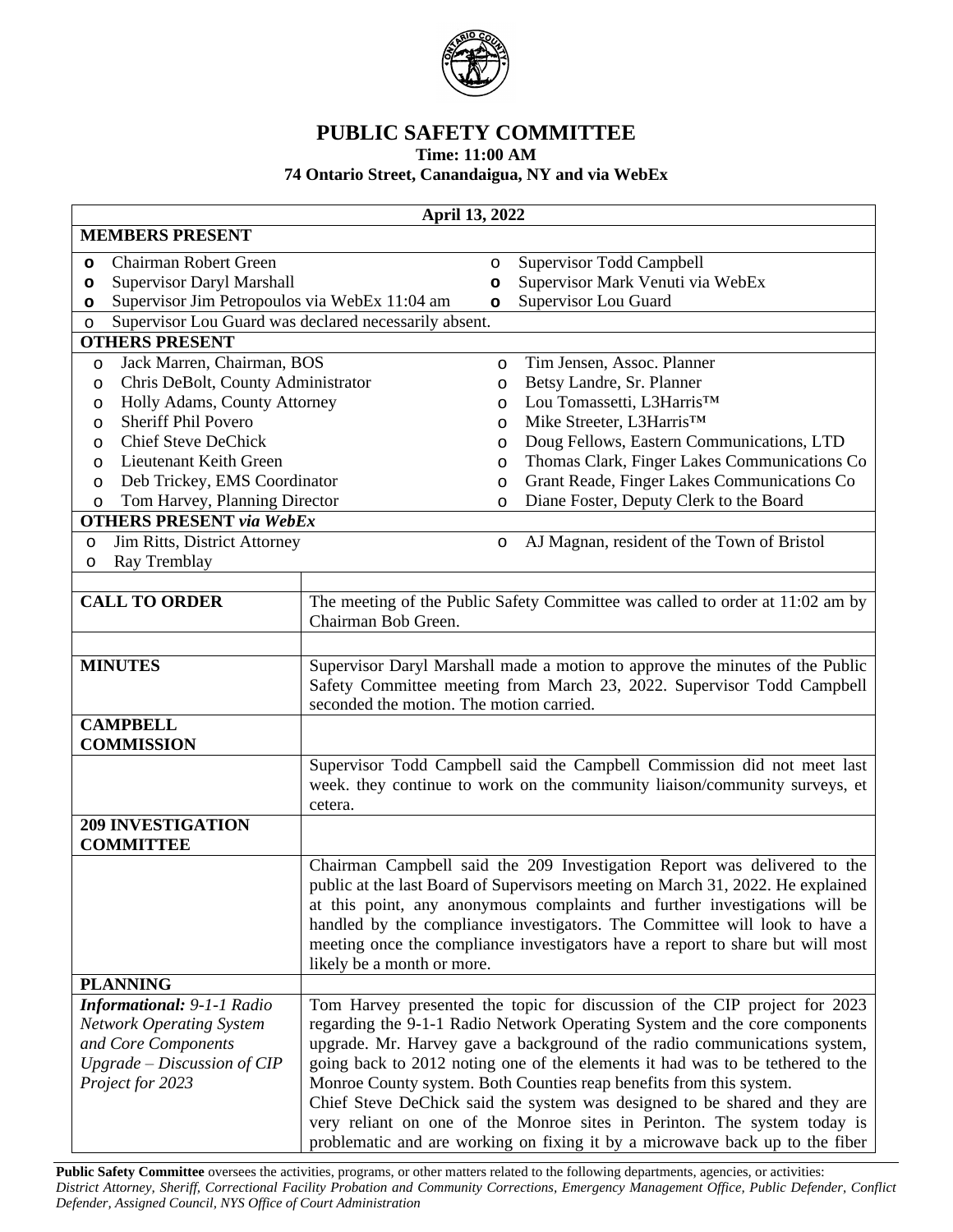connection. The system function independently but you lose cross coverage. The tether requires both counties to be on the same platform. Mr. Harvey said the upgrade they had originally planned for 2023 went from \$750,000 to \$2.5 million. That is the anthesis of what they try to achieve in the capital plan by looking 6 or 7 years in the future and even further. Chief DeChick noted that when he has a CIP, they anticipate using funding from a state grant. Currently that is an allowable expense. He said Monroe County has stated that they have users in the field complaining that some things are going out with the system. Mr. Harvey noted with the magnitude of the upgrade cost, the grant funding is not enough to fix it noting it will cost the county approximately \$1.75 million.

Mr. Grant Reade, owner of Finger Lakes Communications Co addressed two questions; why now and why the price has changed. He provided a handout, and the handout was displayed on the screen for those attending virtually. He said the system needs a software upgrade, but the upgrade can no longer be installed due to third-party software which runs some of the processes and making the system vulnerable. The increase in cost is due to the upgraded version of the software is not supported by the Network Sentry Site computers, and now this part of the system also needs to be upgraded, changing the computers in the field. Mr. Reade explained the VIDA Core System Release Timeline. A lengthy discussion ensued regarding the system and its versions recommended, longevity, and its costs.

Chief DeChick noted that if they had known four years ago the software was going to be incompatible with the hardware, then they could have planned for the replacement costs back then in the CIP.

Tom Harvey asked if there was any direction for them. Chairman Green said he thinks this is an operational thing and possibly the County Administrator, and other entities beyond those in this meeting need to develop an action plan and present to the committee. Chief DeChick agreed and said Monroe County is willing to work with them.

Supervisor Campbell noted to Chief DeChick what version of software (10, 7, or 11) understanding Monroe County is getting a push to do something sooner so they will likely want to do something before 11 comes out. If they are more comfortable waiting maybe you jointly would be better off doing 11.

Chief DeChick instructed L3Harris, they need to know when 11 is ready and the comparisons with 7 so they can decide whether to wait for the 11 version or go with the other options.

Chairman Marren said this is valuable information to partner with Monroe County and larger Association of Counties to advocate the additional 9-1-1 money that the state of NY continues to feel they have. Chairman Green reinforced this becomes a legislative representative at the state level. He likes the idea of Monroe County, NYSAC, the Sheriff's Association, and Communicators Association to pressure NYS and let the state know this cannot be handled any longer at the local level.

Supervisor Campbell said we cannot be the only other system Monroe County needs to talk to. He asked the working group to be working with Eastern Communications, Finger Lakes Communications and L3Harris to be in the right mindset with other counties in the state; is this the right platform for us to use moving forward?

Tim Jensen presented a resolution to give the option to establish intent to serve as lead agency for the firing range and set the Public Hearing.

Supervisor Todd Campbell motioned to approve the resolution, seconded by Supervisor Daryl Marshall. The motion carried

No items were submitted for the Conflict Defender.

Public Safety Committee oversees the activities, programs, or other matters related to the following departments, agencies, or activities: District Attorney, Sheriff, Correctional Facility Probation and Community Corrections, Emergency Management Office, Public Defender, Conflict *Defender, Assigned Council, NYS Office of Court Administration*

*Resolution: Capital Project No. H062-19 - Firing Range Improvements – SEQR Review – Establishment of Intent to Serve as Lead Agency and Set the Public Hearing Date*

**CONFLICT DEFENDER**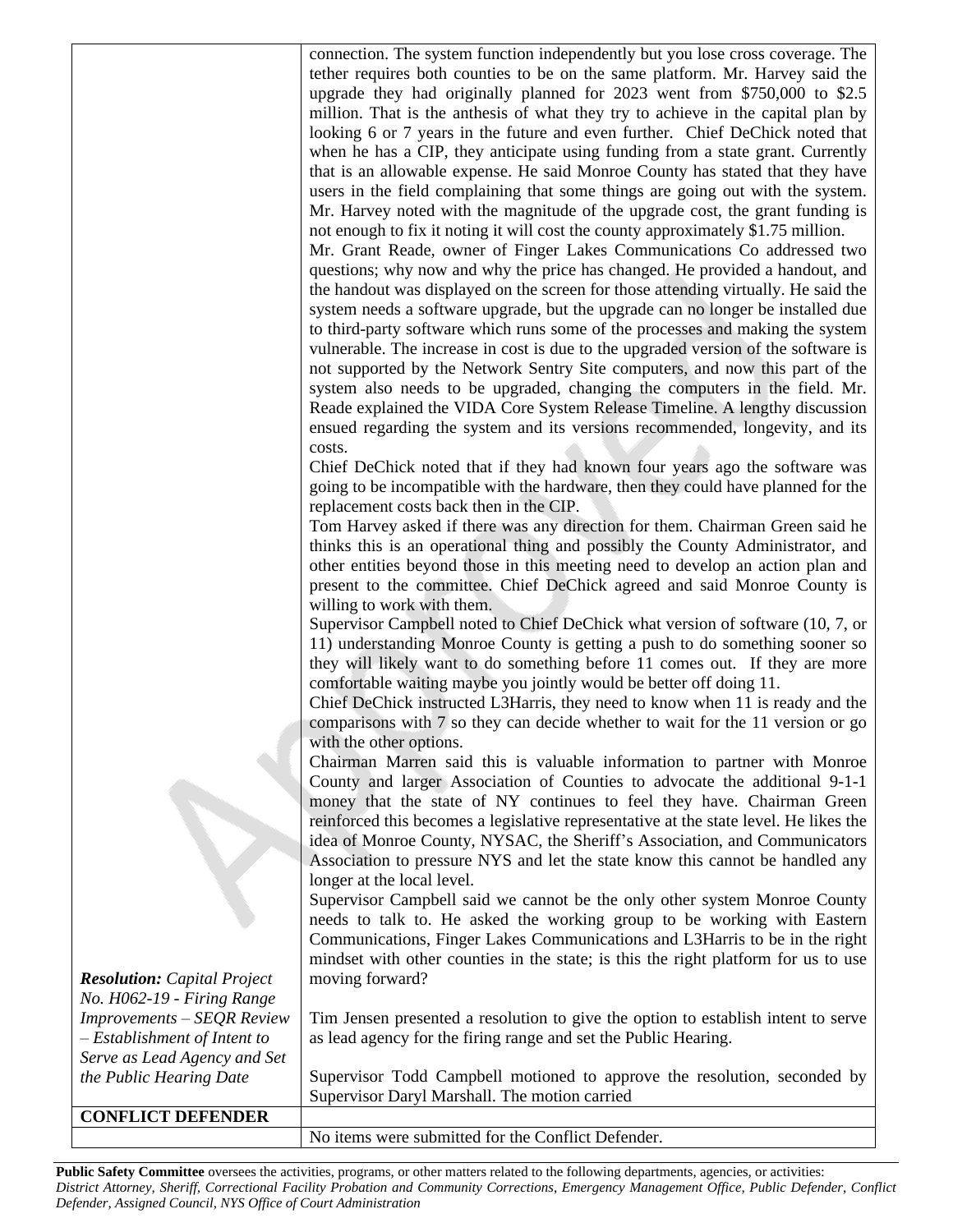| <b>PUBLIC DEFENDER</b>                                                                                                                                                |                                                                                                                                                                                                                                                                                                                             |  |
|-----------------------------------------------------------------------------------------------------------------------------------------------------------------------|-----------------------------------------------------------------------------------------------------------------------------------------------------------------------------------------------------------------------------------------------------------------------------------------------------------------------------|--|
|                                                                                                                                                                       | No items were submitted for the Public Defender.                                                                                                                                                                                                                                                                            |  |
| <b>DISTRICT ATTORNEY</b>                                                                                                                                              |                                                                                                                                                                                                                                                                                                                             |  |
| <b>Resolution:</b> National Crime<br>Victims' Rights Week April 24-<br>30, 2022 Ontario County                                                                        | Jim Ritts presented a resolution to proclaim April 24-30, 2022 as National Crime<br>Victim's Rights Week.                                                                                                                                                                                                                   |  |
|                                                                                                                                                                       | Supervisor Todd Campbell motioned to approve the resolution, seconded by<br>Supervisor Daryl Marshall. The motion carried                                                                                                                                                                                                   |  |
| <b>Informational/Approval: Add</b><br>investigators car to the fleet                                                                                                  | Mr. Ritts informed the Committee that they have a forfeiture vehicle identified<br>as being in good shape they would like to add to the fleet as an investigator car.<br>He is asking for the Committee's approval to move forward to add the car to the<br>fleet.                                                          |  |
|                                                                                                                                                                       | Supervisor Daryl Marshall motioned to approve adding the forfeiture vehicle to<br>the fleet for the investigators. Supervisor Mark Venuti seconded the motion. The<br>motion carried.<br>Chairman Green asked that it be noted, because the vehicle is from a forfeiture,<br>there is no cost to the county other than gas. |  |
| <b>PROBATION</b>                                                                                                                                                      |                                                                                                                                                                                                                                                                                                                             |  |
| <b>Resolution:</b> Raise the $Age -$                                                                                                                                  | On behalf of Jeff Rougeux, Chris DeBolt presented a resolution to contract with                                                                                                                                                                                                                                             |  |
| Gate Anger Management for<br>the Probation Department                                                                                                                 | Gate Anger Management for anger management in the Raise the Age program.                                                                                                                                                                                                                                                    |  |
|                                                                                                                                                                       | Supervisor Campbell motioned to approve the resolution, seconded by<br>Supervisor Daryl Marshall. The motion carried.                                                                                                                                                                                                       |  |
| <b>Resolution: Probation</b>                                                                                                                                          | Mr. DeBolt presented a resolution to approve the application for potential                                                                                                                                                                                                                                                  |  |
| Department - Alternatives to<br>Incarceration 2022-2023                                                                                                               | reimbursement of \$15,461 for the Alternative to Incarceration (ATI) program.                                                                                                                                                                                                                                               |  |
| Service Plan and Application<br>for Funding                                                                                                                           | Supervisor Todd Campbell motioned to approve the resolution, seconded by<br>Supervisor Daryl Marshall. The motion carried.                                                                                                                                                                                                  |  |
| <b>EMERGENCY</b>                                                                                                                                                      |                                                                                                                                                                                                                                                                                                                             |  |
| <b>MANAGEMENT</b>                                                                                                                                                     |                                                                                                                                                                                                                                                                                                                             |  |
| <b>Resolution:</b> Ontario County                                                                                                                                     | Deb Trickey presented a resolution for one-year appointments to the EMS                                                                                                                                                                                                                                                     |  |
| <b>Emergency Medical Services</b>                                                                                                                                     | Advisory Board.                                                                                                                                                                                                                                                                                                             |  |
| <b>Advisory Board Appointments</b>                                                                                                                                    | Chairman Green motioned to approve the resolution, seconded by Supervisor<br>Todd Campbell. Th motion carried.                                                                                                                                                                                                              |  |
| <b>OFFICE OF SHERIFF</b>                                                                                                                                              |                                                                                                                                                                                                                                                                                                                             |  |
| <b>Resolution:</b> Renewal of Award<br>for Purchase of Prescription<br>Drugs and Pharmaceuticals $-$<br><b>Diamond Pharmacy Services</b><br>and Ontario County Jail - | Sheriff Povero presented two resolutions, one to contract with Diamond Drugs<br>for the purchase of prescription drugs at the jail and the other to renew Bid<br>B19076 for the purchase of uniform accessories and leather goods for the<br>Sheriff's Office.                                                              |  |
| R21005                                                                                                                                                                | Supervisor Mark Venuti motioned to approve the two resolutions as a block,<br>seconded by Jim Petropoulos. The motion carried.                                                                                                                                                                                              |  |
| <b>Resolution:</b> Renewal of Bid<br>B19076 for the Purchase of<br>Uniform Accessories and<br>Leather Goods for the Ontario<br>County Sheriff's Office                |                                                                                                                                                                                                                                                                                                                             |  |
| <b>Resolution:</b> Recognizing<br>National Law Enforcement<br>Week May 15-21, 2022<br><b>Resolution:</b> Recognizing                                                  | Sheriff Povero presented two resolutions recognizing National Law Enforcement<br>Week for May 15-21, 2022 and National Correctional Officers Week for May 1-<br>7, 2022.                                                                                                                                                    |  |

Public Safety Committee oversees the activities, programs, or other matters related to the following departments, agencies, or activities: District Attorney, Sheriff, Correctional Facility Probation and Community Corrections, Emergency Management Office, Public Defender, Conflict *Defender, Assigned Council, NYS Office of Court Administration*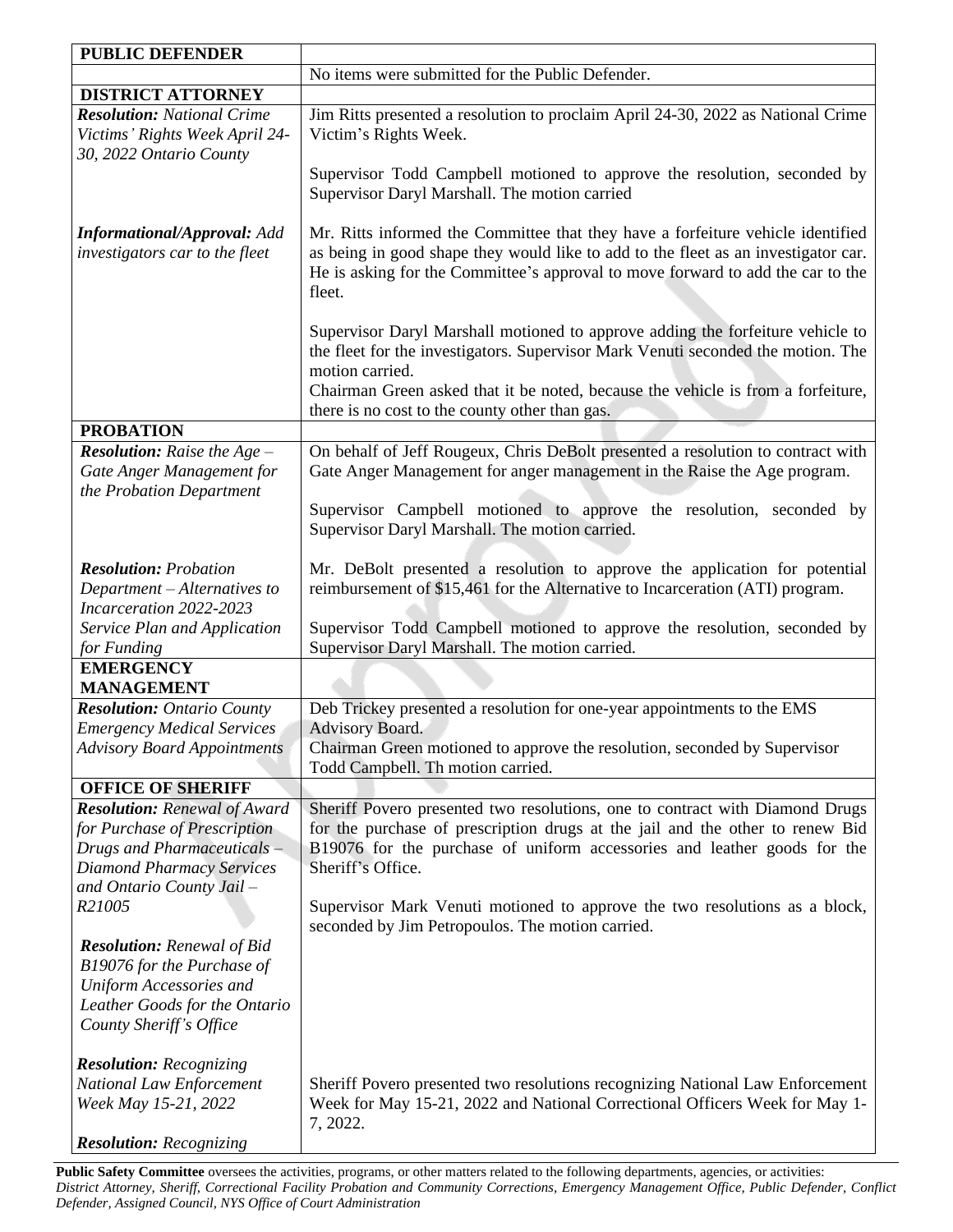| <b>National Correctional Officers</b>                                                                                | Supervisor Todd Campbell motioned to approve the two resolutions as a block                                                                                                                                                                                                                                                                                                                                                                                                                                                                                                                                                                                                                                                                                                                                                                                                                                                                                                                                                                                                                                                                                                                                                                                                                                                                                                                                                                                                                                                                                                                                                                        |
|----------------------------------------------------------------------------------------------------------------------|----------------------------------------------------------------------------------------------------------------------------------------------------------------------------------------------------------------------------------------------------------------------------------------------------------------------------------------------------------------------------------------------------------------------------------------------------------------------------------------------------------------------------------------------------------------------------------------------------------------------------------------------------------------------------------------------------------------------------------------------------------------------------------------------------------------------------------------------------------------------------------------------------------------------------------------------------------------------------------------------------------------------------------------------------------------------------------------------------------------------------------------------------------------------------------------------------------------------------------------------------------------------------------------------------------------------------------------------------------------------------------------------------------------------------------------------------------------------------------------------------------------------------------------------------------------------------------------------------------------------------------------------------|
| Week May 1-7, 2022                                                                                                   | seconded by Supervisor Daryl Marshall. The motion carried.                                                                                                                                                                                                                                                                                                                                                                                                                                                                                                                                                                                                                                                                                                                                                                                                                                                                                                                                                                                                                                                                                                                                                                                                                                                                                                                                                                                                                                                                                                                                                                                         |
| <b>Resolution:</b> Acceptance of Bid<br>B22044 for the Purchase of<br>Replacement Outboard<br>Motors for 2008 Boston | Sheriff Povero presented a "walk-in" resolution to accept Bid B22044 for the<br>replacement of the outboard motors for the 2008 Boston Whaler.                                                                                                                                                                                                                                                                                                                                                                                                                                                                                                                                                                                                                                                                                                                                                                                                                                                                                                                                                                                                                                                                                                                                                                                                                                                                                                                                                                                                                                                                                                     |
| Whaler                                                                                                               | Supervisor Todd Campbell motioned to approve the resolution, seconded by<br>Supervisor Daryl Marshall. The motion carried Supervisor                                                                                                                                                                                                                                                                                                                                                                                                                                                                                                                                                                                                                                                                                                                                                                                                                                                                                                                                                                                                                                                                                                                                                                                                                                                                                                                                                                                                                                                                                                               |
| <b>Jail Updates</b>                                                                                                  | Sheriff Povero reviewed the jail population:                                                                                                                                                                                                                                                                                                                                                                                                                                                                                                                                                                                                                                                                                                                                                                                                                                                                                                                                                                                                                                                                                                                                                                                                                                                                                                                                                                                                                                                                                                                                                                                                       |
|                                                                                                                      | $Current - 80$<br>$\bullet$                                                                                                                                                                                                                                                                                                                                                                                                                                                                                                                                                                                                                                                                                                                                                                                                                                                                                                                                                                                                                                                                                                                                                                                                                                                                                                                                                                                                                                                                                                                                                                                                                        |
|                                                                                                                      | Females $-14$                                                                                                                                                                                                                                                                                                                                                                                                                                                                                                                                                                                                                                                                                                                                                                                                                                                                                                                                                                                                                                                                                                                                                                                                                                                                                                                                                                                                                                                                                                                                                                                                                                      |
|                                                                                                                      | Weekend high $-86$                                                                                                                                                                                                                                                                                                                                                                                                                                                                                                                                                                                                                                                                                                                                                                                                                                                                                                                                                                                                                                                                                                                                                                                                                                                                                                                                                                                                                                                                                                                                                                                                                                 |
| <b>COUNTY ATTORNEY</b>                                                                                               |                                                                                                                                                                                                                                                                                                                                                                                                                                                                                                                                                                                                                                                                                                                                                                                                                                                                                                                                                                                                                                                                                                                                                                                                                                                                                                                                                                                                                                                                                                                                                                                                                                                    |
| <b>Asset Forfeiture Policy</b>                                                                                       | Holly Adams presented an Asset Forfeiture Policy and explained they needed an<br>internal policy in place. She admitted she had forgotten the resolution for today<br>but said that support of a resolution verbally is in order. She said this has been<br>vetted thoroughly.                                                                                                                                                                                                                                                                                                                                                                                                                                                                                                                                                                                                                                                                                                                                                                                                                                                                                                                                                                                                                                                                                                                                                                                                                                                                                                                                                                     |
|                                                                                                                      | Supervisor Todd Campbell motioned to approve a resolution to approve the<br>Ontario County Asset Forfeiture Policy as prepared by the County Attorney,<br>seconded by Supervisor Mark Venuti. The motion carried.                                                                                                                                                                                                                                                                                                                                                                                                                                                                                                                                                                                                                                                                                                                                                                                                                                                                                                                                                                                                                                                                                                                                                                                                                                                                                                                                                                                                                                  |
| <b>COUNTY</b>                                                                                                        |                                                                                                                                                                                                                                                                                                                                                                                                                                                                                                                                                                                                                                                                                                                                                                                                                                                                                                                                                                                                                                                                                                                                                                                                                                                                                                                                                                                                                                                                                                                                                                                                                                                    |
| <b>ADMINISTRATOR</b>                                                                                                 |                                                                                                                                                                                                                                                                                                                                                                                                                                                                                                                                                                                                                                                                                                                                                                                                                                                                                                                                                                                                                                                                                                                                                                                                                                                                                                                                                                                                                                                                                                                                                                                                                                                    |
| PRIVILEGE of the FLOOR                                                                                               | Chris DeBolt had no updates.                                                                                                                                                                                                                                                                                                                                                                                                                                                                                                                                                                                                                                                                                                                                                                                                                                                                                                                                                                                                                                                                                                                                                                                                                                                                                                                                                                                                                                                                                                                                                                                                                       |
|                                                                                                                      | Chairman Green granted privilege of the floor to Sheriff Povero for Lieutenant<br>Keith Green regarding new state statutes that impacts their operations as far as<br>civil law enforcement business concern.<br>Lieutenant Green reported the legislation enacted a judgement into law which<br>basically reduced consumer debt interest rates from 9% to 2% that is supposed to<br>begin April 30, 2022. So new judgements coming in is not a big deal, they set up<br>their civil software at 2% judgement and go from there. The problem is the<br>existing judgements don't automatically compute into a 2% interest rate, which<br>would have been fine; they could recalculate the balance from that point forward;<br>however, in the law they want it retroactive to the beginning of the judgement<br>and calculate at the 2%. Some of those judgements will be closed and they will<br>have to recalculate each individual payment creating a virtual credit to the<br>county. The money does not have to be refunded, it has already been collected,<br>but it must zero the system. This calculation takes time. Because of the time staff<br>would need to commit to this process and the cost of mailing, he suggested<br>charging a \$35 dollar fee on top of the \$38 dollars for these executions. The<br>other issue is some debtors have numerous executions against them. He noted a<br>caveat that a couple of attorney firms have filed a lawsuit against this. He said<br>they would be bringing a resolution next cycle to set a fee.<br>Privilege of the floor was granted to Chief DeChick. Chief shared an incident on |
|                                                                                                                      | April 8th when Seneca and Yates Counties lost 9-1-1 services. Yates County was<br>able to transfer emergency calls to Ontario successfully. Seneca had a little more<br>of an issue but within an hour and a half, they were supporting both counties. He<br>was able to send a dispatcher to Yates County. He is very proud they were able                                                                                                                                                                                                                                                                                                                                                                                                                                                                                                                                                                                                                                                                                                                                                                                                                                                                                                                                                                                                                                                                                                                                                                                                                                                                                                        |
|                                                                                                                      | to support them.                                                                                                                                                                                                                                                                                                                                                                                                                                                                                                                                                                                                                                                                                                                                                                                                                                                                                                                                                                                                                                                                                                                                                                                                                                                                                                                                                                                                                                                                                                                                                                                                                                   |
| <b>EXECUTIVE SESSION</b>                                                                                             | Next meeting date and time is Wednesday, May 4, 2022 at 11:00 am                                                                                                                                                                                                                                                                                                                                                                                                                                                                                                                                                                                                                                                                                                                                                                                                                                                                                                                                                                                                                                                                                                                                                                                                                                                                                                                                                                                                                                                                                                                                                                                   |

Public Safety Committee oversees the activities, programs, or other matters related to the following departments, agencies, or activities: District Attorney, Sheriff, Correctional Facility Probation and Community Corrections, Emergency Management Office, Public Defender, Conflict *Defender, Assigned Council, NYS Office of Court Administration*